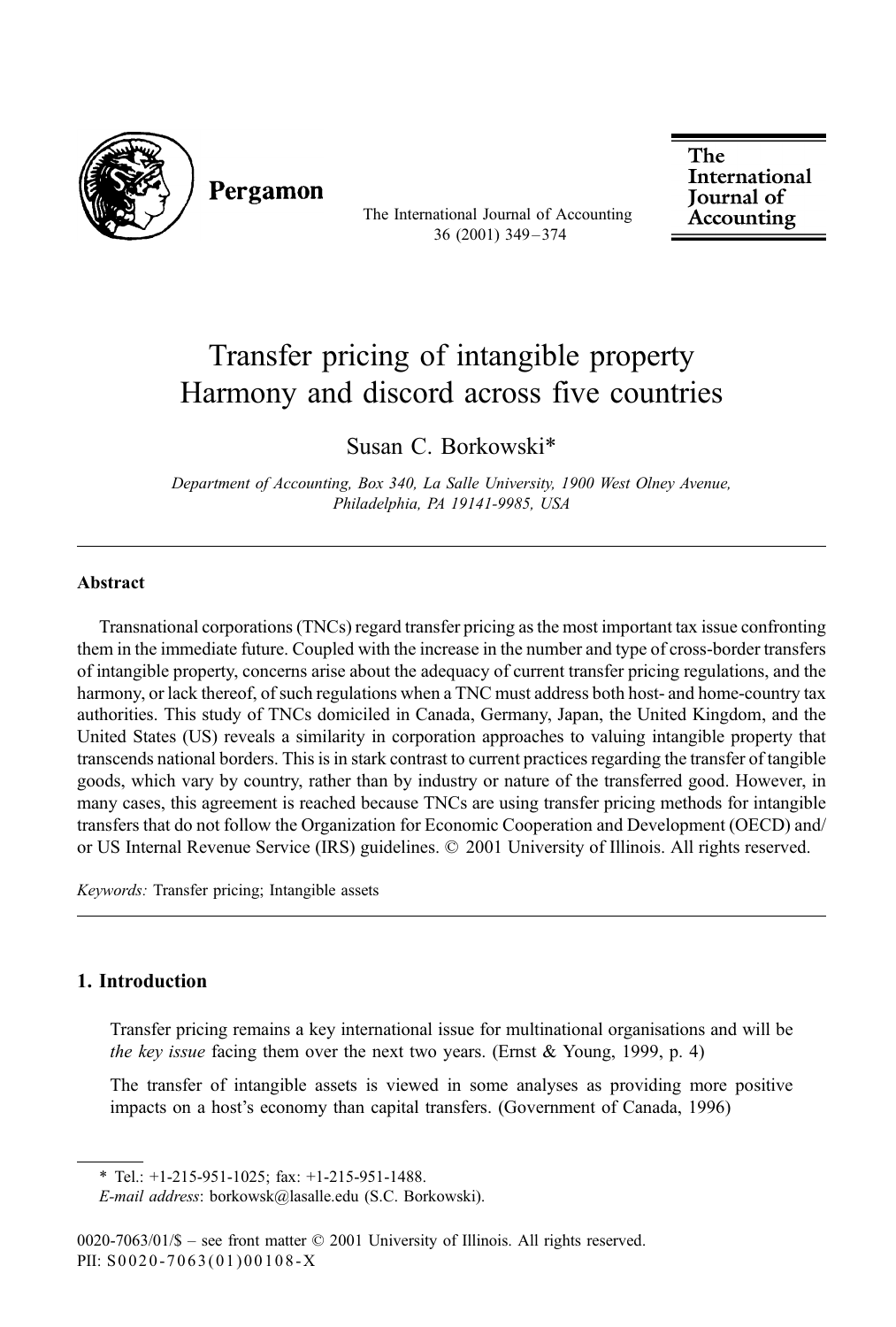The taxation of income from intangibles is perhaps the most important large case issue in the intercompany transfer pricing world today ... In the case where a series of products are highly profitable, there is almost always some key intangible property involved. (Mentz & Carlisle, 1997, p. 50)

Given these declarations, the transfer pricing of intangible assets is a critical concern of transnational corporations (TNCs). Transfer pricing is both a business strategy and a tax issue because ''decisions regarding products, location and supply-chain matters affect tax planning and tax compliance in both home and subsidiary countries" (Ernst  $& Young, 1997, p. 4$ ). As more TNCs expand their foreign direct investment (FDI), conflicts among TNCs and the host and home countries' transfer pricing legislation and the philosophies of their tax authorities increase. These differences may also encourage some TNCs to shift income from higher to lower tax jurisdictions to minimize their total tax burden and maximize profits. Consequences may include increased audits, litigation, double taxation, and penalty assessment, dampening a TNC's enthusiasm for FDI, especially in developing countries and economies in transition. The need for increasing FDI in these lesser-developed countries and economies is so important that the United Nations (UN) is currently developing a multilateral framework on investment for such countries. Among the key issues included in this framework are the transfer pricing of tangible goods and intangible property (UNCTAD, 1999) and the transfer of technology, including intellectual property rights (not yet released).

The ''gross income tax gap'' in the United States (US) attributable to transfer pricing was in excess of US\$2.8 billion per year for the 1996–1998 period. How much of this is due to intangible property transfers is not clear. However, it was the perception of the US Congress about significant abuse involving the transfer pricing of US developed intangibles, which led to the major 1986 revision by the US Internal Revenue Service (IRS) of Section 482 vis-a`-vis the transfer pricing of intangible property (Cole, 1999, Section 1.02). Continuing concerns with abuses and the magnitude of tax revenues associated with intangible property transfers led the Organization for Economic Cooperation and Development (OECD) to revise its transfer pricing guidelines in 1996 to include a chapter wholly devoted to intangible property issues (OECD, 1996).

Past and recent activity of the US Tax Court is one indicator of both the importance and the prevalence of the transfer pricing of intangible property in TNCs. Since the Section 482 revision in 1986, many Tax Court cases have involved very significant adjustments and penalties attributable to the improper transfer pricing and valuation of intangible property.<sup>1</sup> One estimate is that ''nearly half of all adjustments proposed by the US IRS under Section 482 have involved the use or transfer of intangibles'' (Cole, 1999, Section 8.01). In one recent and ongoing case, DHL Corp. v. Commissioner,<sup>2</sup> the TNC is appealing the assessment by the US IRS of US\$424.6 million in deficiencies and US\$992.2 million in allocations from trademark sales and royalties.

Another indicator is the number of advance pricing agreements (APAs) involving the negotiation of transfer prices for intangible property. The APA program allows TNCs to negotiate acceptable pricing methods for complex transactions for an extended time period to radically reduce the risks of audit and penalty assessment. Since the US IRS began its APA